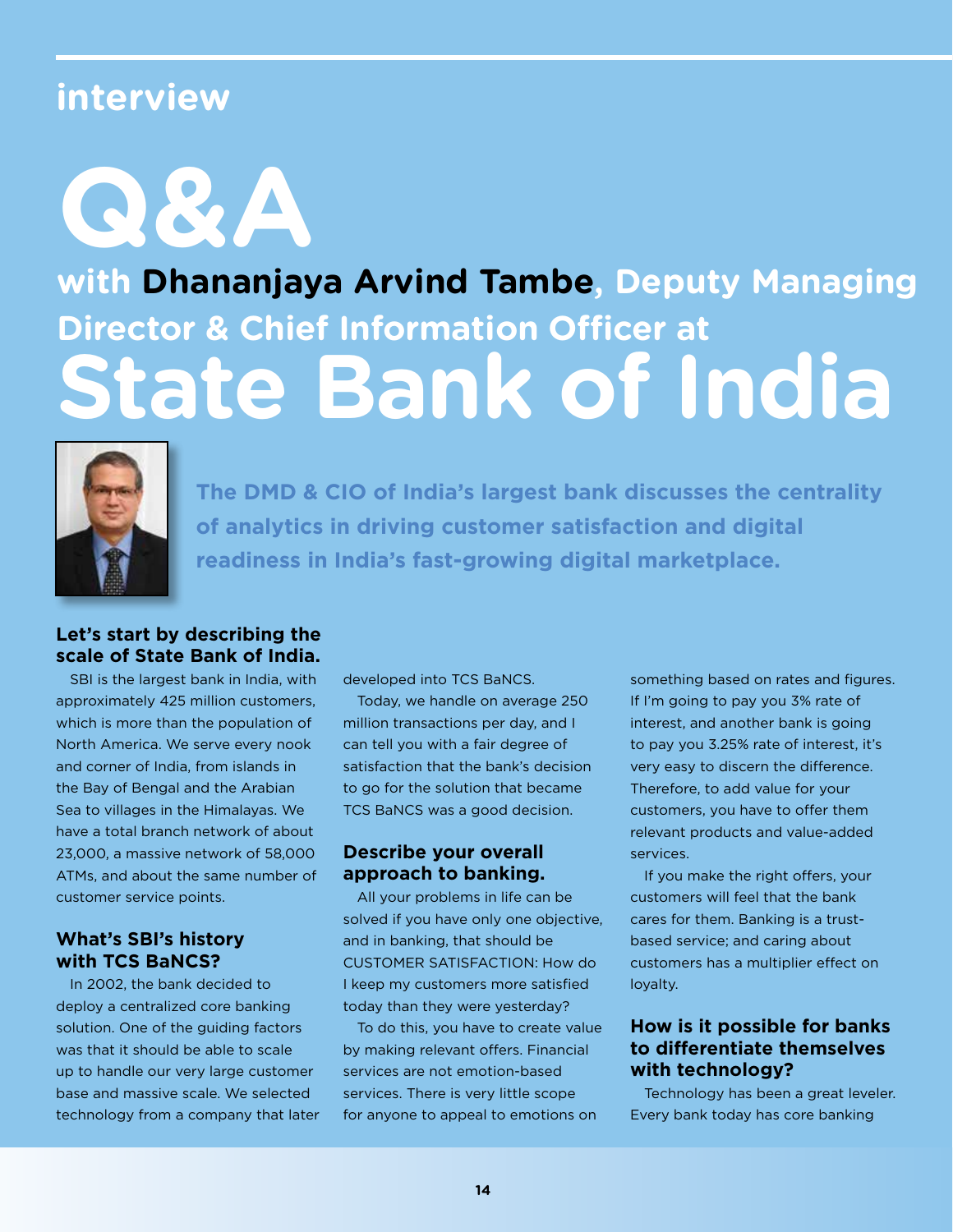and can provide the same basic services to all its customers. For one bank to differentiate itself from the other banks, the only thing it can do is provide superior service, and superior service is based on customer analytics. By using analytics, the loyalty of your customers will be far greater than by any other means that you might adopt.

For example, we analyzed our entire customer base and came up with a list of several hundred thousand preapproved personal loan customers. We made them offers through our mobile app, and whenever these customers want to avail themselves of the pre-approved loan, in just two or three simple steps taking less than two minutes, the amount is credited into their account. This has been a superhit product, and every day, thousands of customers make use of it.

The differentiator of tomorrow for any bank in the world is going to be analytics. The finer your analytical algorithms, the better your results and the better your service to the customer.

### **How does analytics change the interactions at the branch?**

Our bank has 425 million customers, which means that every branch has tens of thousands of customers. In such a scenario, it is not possible for tellers or relationship managers to have personalized knowledge of all their customers. By making analytic insights available to them through a digital interface, their customer interactions become more specific and more fruitful. If I know the risk appetite of and the sale history to a customer, I can provide informed

advice about a suitable mutual fund offering or similar product.

Most customers are unable to manage their finances themselves. People are so busy from morning until evening that they have no time to look at the balance in their savings bank. They want somebody to tell them: "Hey, you've got 500,000 rupees in your account, so why don't you set up a public provident fund account for you to keep 150,000 rupees every year?" This kind of valuable advice drives loyalty, and the banks that survive will be those that do it well.

#### **How do you use analytics in risk management?**

Risk is impact multiplied by probability. In the past, it was difficult to ascertain impacts or probabilities. Today it is possible for us to know impacts and probabilities with much greater certainty. We can now use analytics to reduce overall risks in the banking environment.

The biggest risk in banking is credit risk, or the risk of default. Previously, the process of due diligence often would take several days. Today, I can do analytics-based due diligence on the fly, which gives me great confidence on whether or not to issue a loan to someone. We can also know whether a customer remains creditworthy or not, and if creditworthiness has gone down, we can take corrective action as quickly as possible. That means our biggest risk, credit risk, can be brought down.



### **TCS BOINCS**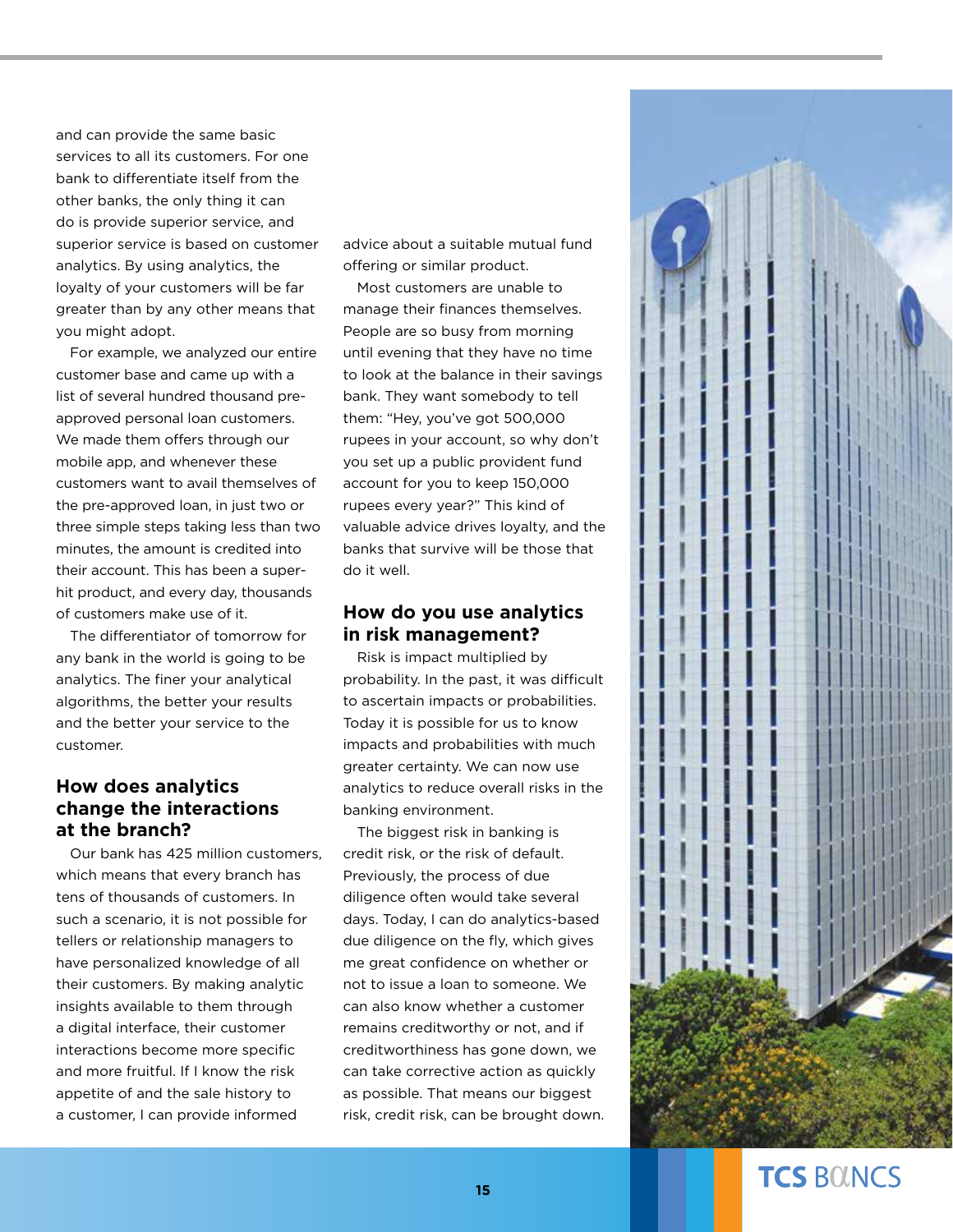### **interview**

We are also using analytics to detect fraud. Last year, we noticed a pattern of fraudulent transactions occurring with our ATMs. We drilled down and identified specific geographical clusters, and from there, a group of people who we discovered were related to one another. With analytics, we were able to stop this kind of fraud.

Similarly, we can predict at which branches fraud is likely to happen, so that we can alert the branch staff and keep a better vigil. As a result, we can bring down fraud losses in this area.

There are also external risks such as market risk or currency risk, but those risks you have to mitigate through other means.

### **Does the analytics-based strategy scale down to smaller banks?**

Analytics is like oxygen. Everybody has to have it. Whether you are small or whether you are big, you have to breathe. I don't think a bank today can survive without customer analytics.

For very small banks to do analytics in-house would be a challenge, so they should get their analytics done by third-party service providers and then make use of the results.

#### **How are you working to improve analytics in the future?**

Artificial intelligence is the most important tool that any bank should be using today if it wants to fulfill expectations for customer service.

We have a very large number of products in our core banking system, and to know about all of them would be a daunting task for any teller or front-line employee. With AI, we can easily fish out the information regarding a particular transaction, or how a particular transaction needs to be performed. This can save a considerable amount of time, while enabling our staff to render better services.

As an example: Given our large customer base, every day we receive applications from the heirs of deceased customers. But for any given teller, this is a relatively rare event. Unless the teller knows how to handle a case of this delicate nature, this customer may not be served correctly.

AI can also check the consistency of information in legacy accounts. State Bank of India was established in 1806, and we have been performing banking service continuously for 213 years since. Many of our customers' accounts have been open for 70 to 80 years, and in many of these cases, the information may be obsolete. With AI monitoring the consistency of information in our back-end systems, we can prompt the teller to ask customers to update their customer records as needed. This will improve communication across all channels, boost customer satisfaction, and help to ensure that we have the highestquality data for analytics.

### **We've talked about how State Bank of India is approaching the marketplace. Now, let's talk about changes in the marketplace itself. In what ways has digital technology transformed banking in India?**

The Indian marketplace is changing very rapidly due to the lower price of smartphones and the greater availability of 4G data connectivity. This has led to a massive increase in the demand for mobile apps.

Along with that is the revolution in mobile payments with the Unified Payment Interface, or UPI, which allows mobile apps to easily incorporate purchases and bill payments. UPI is one of the finest implementations of its kind that I have seen anywhere in the world. It enables you to make payments in real-time from your account into the account of anyone else in the country, at any time. And the best part is that you can make payments from your State Bank of India account using either a third-party bank's UPI app or State Bank of India's own UPI app, and it works just the same.

The UPI ecosystem has created a huge amount of innovation. For example, UPI is the most important method of payment for the Google Pay digital wallet in India. We are one of the four banks to partner with Google Pay in India. And if WhatsApp or any other payment service starts a UPI service in the future, we will be able to partner with them as well.

We are also partnering in stored value cards, including one designed by the National Payment Corporation